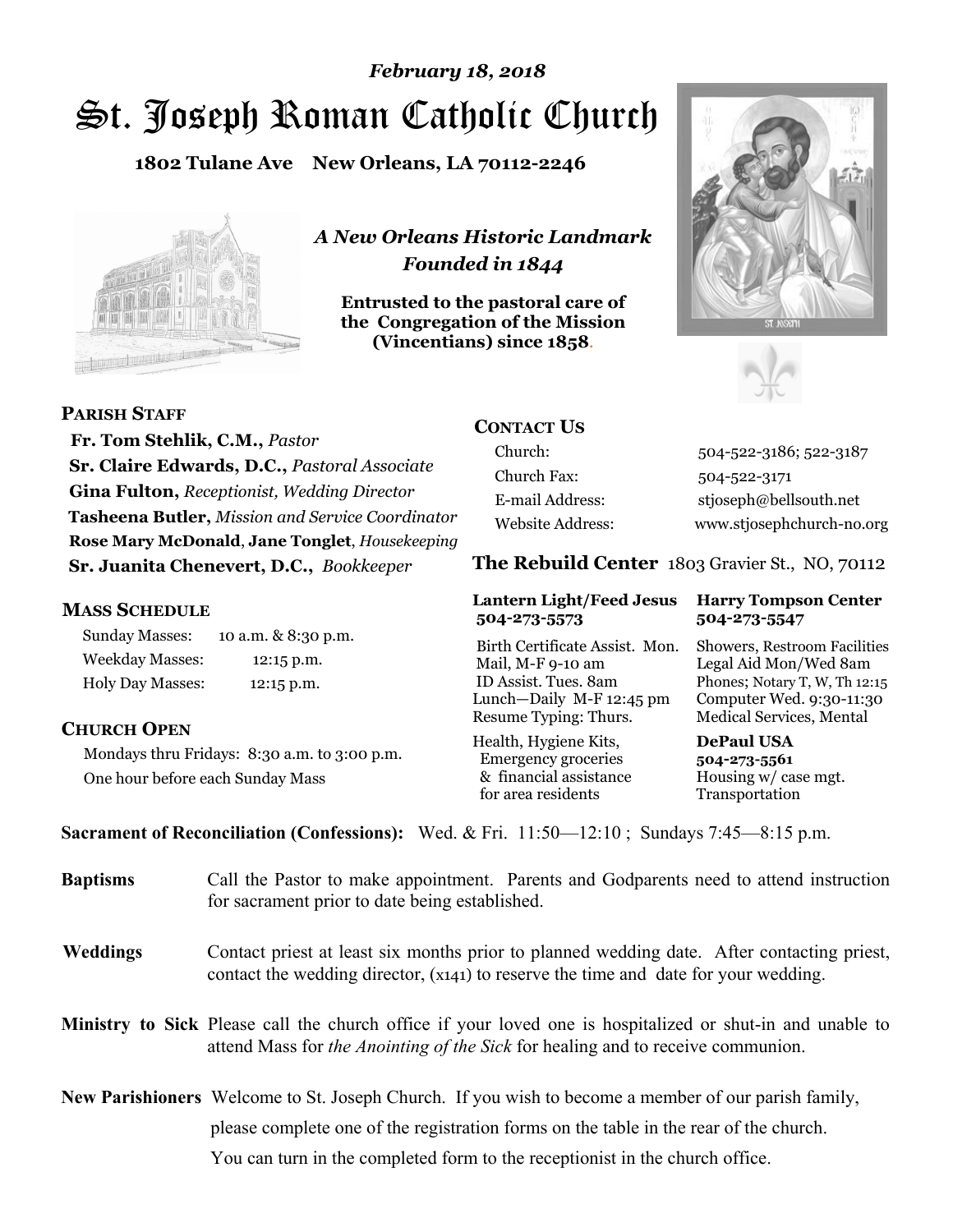# **First Sunday of Lent** February 18, 2018

٦



 **10:00 am Gerry Orkus (+); Ainsley D'Alfonso (+); Charles Leaumont**

 **8:30 pm** *St. Joseph Parishioners and Benefactors*

|                                                                 | <b>READINGS FOR THE WEEK</b>                                    |
|-----------------------------------------------------------------|-----------------------------------------------------------------|
| Monday, February 19, 2017-<br>10:00 a.m. Ann Mell $(+)$         | <i>Feb. 18</i> One in Faith #981<br>Sunday,                     |
| Tuesday, February 20, 2017-                                     | Mon.: Lv 19:1-2, 11-18; Ps 19:8-5; Mt 25:31-46                  |
| 12:15 p.m. Anna Marie Olivier $(+)$                             | Tues.: Jas 1:12-18; Ps 94:12-19; Mk 8:14-21                     |
| Wednesday, February 21, 2017-St. Peter Damian                   | Wed.: Jon 3:1-10; Ps 51:3-19; Lk 11:29-32                       |
| 12:15 p.m. Anthony D'Alfonso, Jr.                               | Thurs: 1 Pt 5:1-4; Ps 23:1-6; Mt 16:13-19                       |
| Thursday, February 22, 2017—Chair of St. Peter the Apostle      | Friday: Ez 18:21-28; Ps 130:1-8; Mt 5:20-26                     |
| 12:15 pm Fr. Joe Begue, CM                                      | Saturday: Dt 26:16-19; Ps 119:1-8; Mt 5:43-48                   |
| Friday, February 23, 2017-St. Polycarp<br>12:15 pm Helen Wilson | Sunday: Gn 22:1-18; Ps 116:10,15-19;<br>Rom 8:31b-34; Mk 9:2-10 |

### **YOUR PRAYERS ARE ASKED FOR THE FOLLOWING PARISHIONERS , WHO ARE IN NEED OF HEALING:**

Willie Arnaudville, Anthony Blaise, Clarke Bordelon, Lawrence & Mamie Brown, Cheryl Butler, John Caron, John Gebbia, Sylvia Daily-Powell, Joseph Delay, Bernardine Dupre, Ben Eble III, Terry Eggleston, Linda Elwood, Heather Faircloth, Winston Falgout, Frances Fiegler, LaDonna Finch, Darrell & Ramona Ford, Fr. Lou Franz, CM, Mark Eiserloh, Warren Frught, Roselyn Hansen, Madonna Hayden, Sarah Hollier-Watkins, Shelia Jones, Louise Sonnier, Bette & Ken Kussman, Landy Lanza, Jannie Ledet, James Leung, Sara Marino, Priscilla Martin, Karen McCoy, Hazel McMiller, Donna Moore, Regina Pichoff, Tina Roderfeld, Pippy Sanders, Anita Schexnayder; Malcolm Taylor, Mel & Gaspar Schiro; Charlie & Joanne Slocum, Fritz Tripkovich, George Tripkovich, Georgiana Prevost, Marion Vaughn, Juanita Ware, Darrell Walker, Warren Webster, Helen Wilson, Mary Willis, Lynn Williams, Monica Whitherspoon.

### **SANCTUARY CANDLE AND MASS INTENTIONS**

The Sanctuary Candle is burning this week to pray for eternal rest **of Gerry Orkus.** To reserve a date to burn the Candle in memory of someone or for a special intention, please call the church office (522-3186). The Sanctuary Candle offering is \$15 for two weeks. The offering for Mass intentions is \$5.00 per Mass.

# **Letter from Archbishop Aymond**

 Four days ago we began our Lenten journey of 40 days. During this time, God calls us to look carefully at ourselves and identify our weaknesses and sin. By doing so we can undergo a change of heart and grow closer to Jesus. The church suggests that this is accomplished by prayer, fasting and charity. I pray that your Lenten journey will be a time of blessing that leads to new life.

 As we begin Lent, we look at our society and identify ways that we are tempted to stray from the ways of the Lord. I wish to identify one: pornography. It has become common in our society, and darkens the lives of many. Even children can become challenged and addicted. This Lent in the Archdiocese of New Orleans, we are inviting parents, parishes, schools, and other organizations to learn more about this common struggle, and to protect ourselves, others and especially our children.

Your parish has resources that will be distributed to you this day and throughout Lent to address this issue.

May your Lenten Journey be blessed. As I remember you in prayer, please remember me.

Wishing you God's blessing, I am

Sincerely, in Christ, Archbishop Gregory Aymond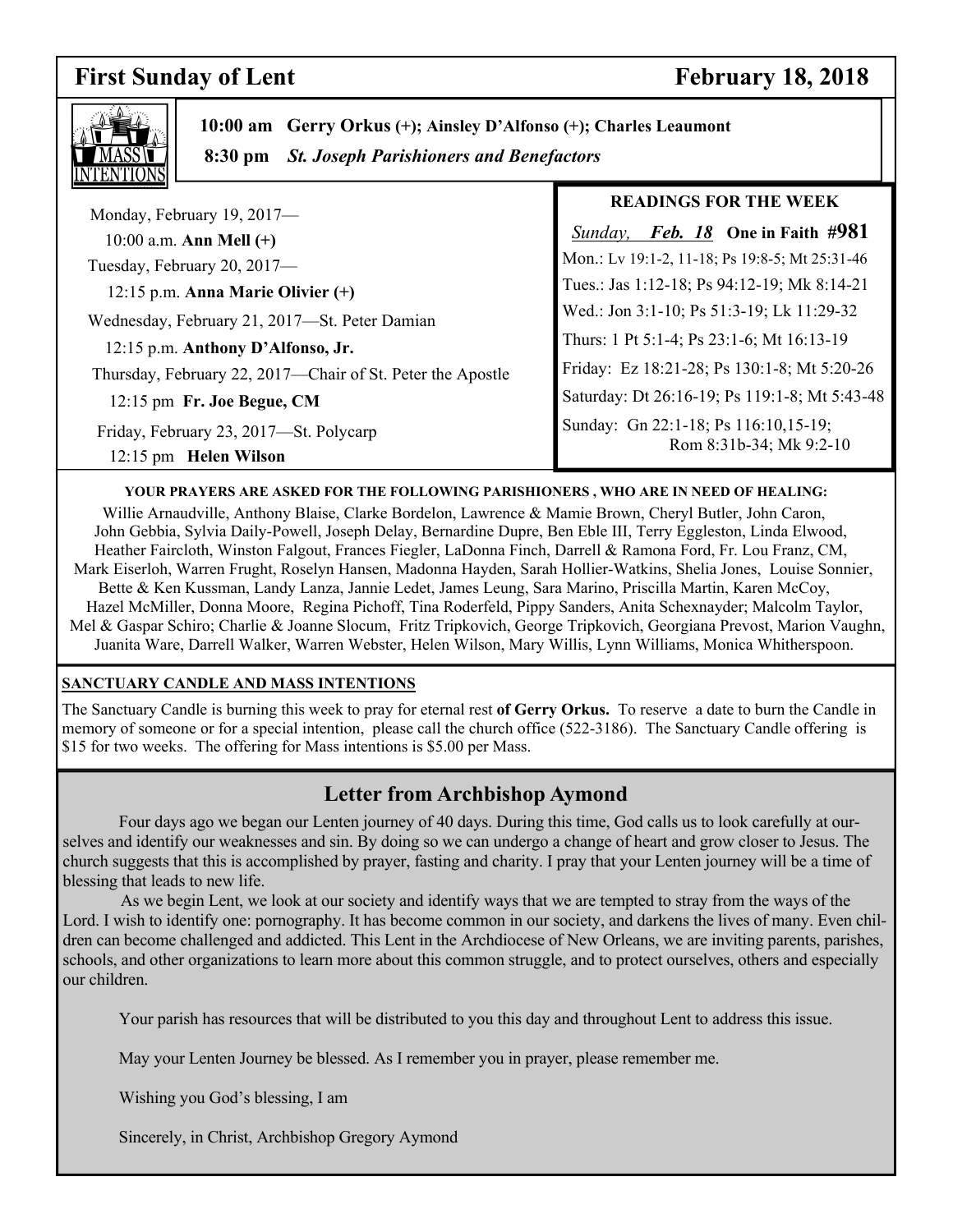**Prayer Wednesdays in Lent** (Schedule of Prayer & Prayer Leaders) **Format of Wed. Sessions** Feb. 21, Consciousness Examen, by Fr. Sylvester Tan, SJ. 5:00—5:15 pm Gathering Feb 28 tbd.; 5:15......Introduction to prayer Mar. 7 Coming before God as you are, by Sr. Dot Trosclair, OP 5:30……Prayer Experience March 14 Poetry and Prayer (Carmelite), by Sr. Beth O.Carm 6:00-6:30 Soup and Bread / Sharing March 21 *Lectio Divina*, by Alice Hughes March 28 Imaginative Prayer, by Fr. Louie Arceneaux, CM (meet here at St. Joseph Church) **TREASURE & STEWARDSHIP Sunday, Feb 11…....\$ 3,799.00**   *Thank you for your generosity*  Your ways, O LORD, make known to me; teach me your paths. *— Psalm 25:4 PARISH CALENDAR*  Feb. 18 **Childrens Liturgy** *(10 am & 8:30 pm)*  Mar. 1 **Social Justice Committee** *Thursday 6:30 pm*  Mar. 11 **SJA Cookie Baking** 11 am; meet at *Liberty's Kitchen*

The **Rite of Election** will be celebrated this afternoon at St. Joseph Church, at 3:00 PM . The Rite of Election will also be celebrated at Most Holy Trinity, 501 Holy Trinity Drive, Covington, on Monday, February 19, 2018, at 7:00 PM. Please pray for: *Bobby, Dion, Donny, Genevieve, Jafrieda, Jonathan, Lisa, and Rob*.

**Pope Francis'** *February* **Intention**  That those who have material, political or

 spiritual power may resist any lure of corruption.

**Lenten Practices:**

**F a s t i n g**

**C h a r i t y** 

 **Prayer** 



remained in the desert for forty days

### **TODAY'S READINGS**

**First Reading** — God's covenant with Noah when he was delivered from the flood (Genesis 9:8-15).

**Psalm** — Your ways, O Lord, are love and truth to those who keep your covenant (Psalm 25).

**Second Reading** — The water of the flood prefigured baptism, which saves you now (1 Peter 3:18-22).

**Gospel** — This is the time of fulfillment. The kingdom of God is at hand (Mark 1:12-15).

## **PEOPLE OF THE COVENANT**

 If there is one word that stands out in today's readings, it is "covenant." God's faithfulness and goodness serve as examples to us of how to live. Genesis tells the story of Noah and of God's covenant not only with all people, but with all of nature. Never will the cleansing waters of the flood bring their destructive power to all the earth again. The sign, the reminder to both God and nature, is the rainbow in the heavens.

 The psalm reminds us of this compassion of God, and begs God to remember us, not because of our goodness, but because of God's goodness and fidelity to the promise. God shows us how to be good, not by decree, but by example.

### **CHARTER FOR THE PROTECTION OF CHILDREN AND YOUNG PEOPLE**

In response to the Charter for the Protection of Children and Young People from the United States Conference of Catholic Bishops, the Archdiocese of New Orleans continues to make the Hot Line available for anyone who has been hurt or sexually abused by anyone who works for the Church. The Hot Line continues to be available; the number is (504) 522-5019. In continuing our commitment to support and to heal, we invite and encourage individuals who have been hurt or sexually abused recently or in the past by clergy, religious or other employees of the Archdiocese to call our Hot Line and your message will be received confidentially by a mental health professional. Anyone can make a direct call during regular business hours to the Victims' Assistance Coordinator at (504) 861-6253.